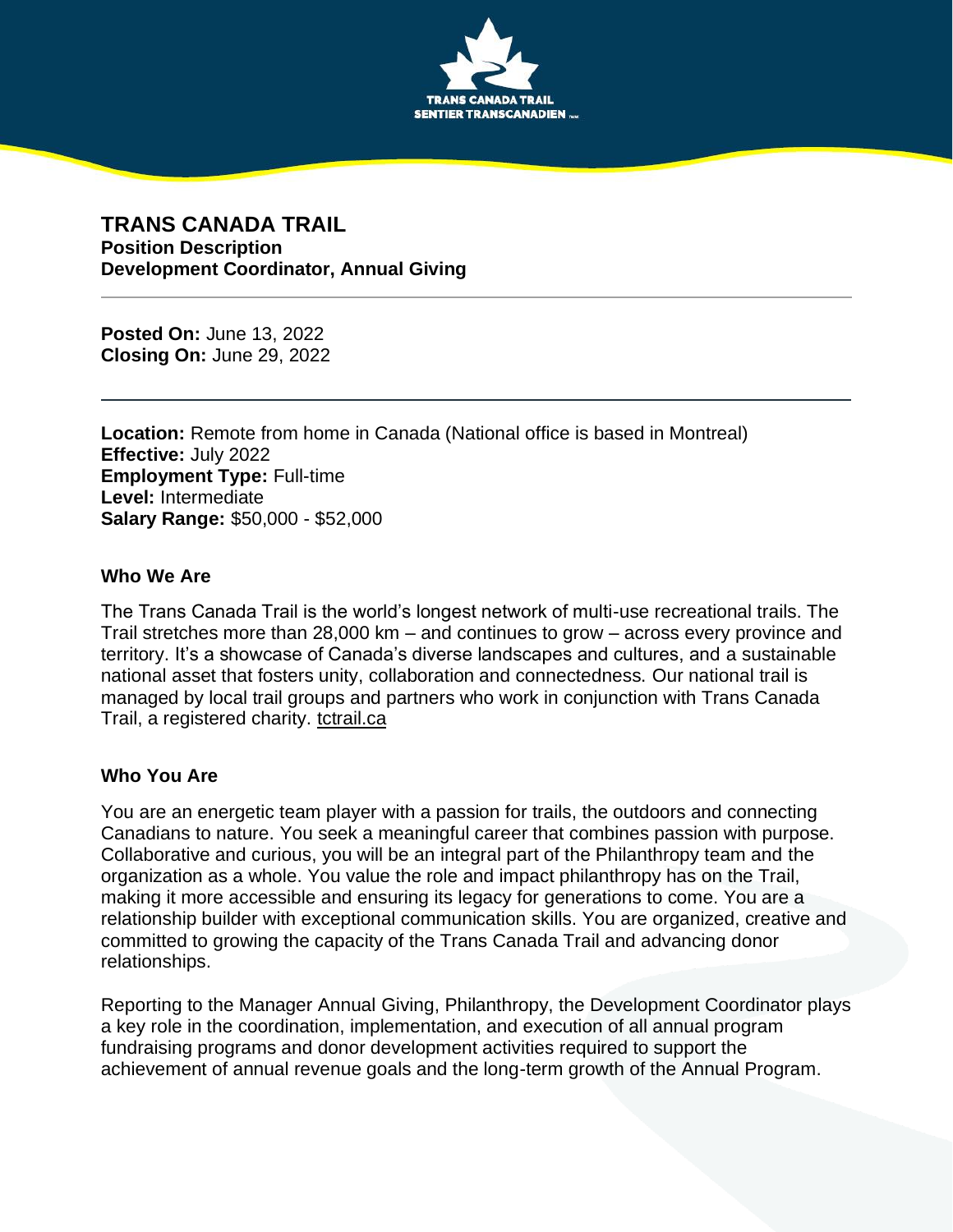The Annual Program fundraising portfolio includes direct mail and digital response campaigns directed towards monthly giving, tribute giving, and 3<sup>rd</sup> party.

# **Key Responsibilities:**

- Assists in the creative direction of all direct response and digital appeals including coordinating with internal teams and vendors on the design, production, segmentation, data and execution of each campaign
- Ensures the accuracy of donor record information for our donors, including mass action updates as required
- Liaises with donors to thank and steward them
- Supports in-bound donor service calls and emails
- Ensures all donors receive timely receipts and acknowledgment of donations, and coordinates consolidated tax receipts for monthly donors
- Supports the development and implementation of all donor digital communications through platforms such as RE and Mail Chimp
- Contributes to the growth of Annual Giving through donor retention strategies and a new monthly giving program
- Pulls queries and reports in Raiser's Edge, including appeal performance and fund analysis reports, along with OLX online performance reports for internal reporting and analysis
- Fulfills requests from Philanthropy colleagues for lists, queries and reports.
- Works with Communications and Marketing to assist in data extraction for annual stewardship reports (Annual Report, Impact Report); and content for monthly donor profiles for Trail Talk newsletter, website and social media channels
- Supports the tracking and analysis of online donor pages
- Performs other job-related tasks as required

# **Knowledge, Skills & Abilities**

- Strong project management and multi-tasking skills; able to effectively manage competing priorities and remain focused to meet deadlines
- Demonstrated sound judgement & problem-solving skills; able to be proactive in identifying issues and opportunities
- High attention to detail and results oriented
- Excellent written and verbal communication skills
- Highly personable, with a strong donor service orientation
- Proven ability to manage multiple projects within tightly prescribed timelines.
- Demonstrated ability to work autonomously and as part of a team in a complex, changing, deadline-oriented environment.
- Excellent computer skills, with high level of comfort in MS Office Suite, CRMs such as Raiser's Edge and Salesforce and a desire to learn and work within new programs and online environments as needed